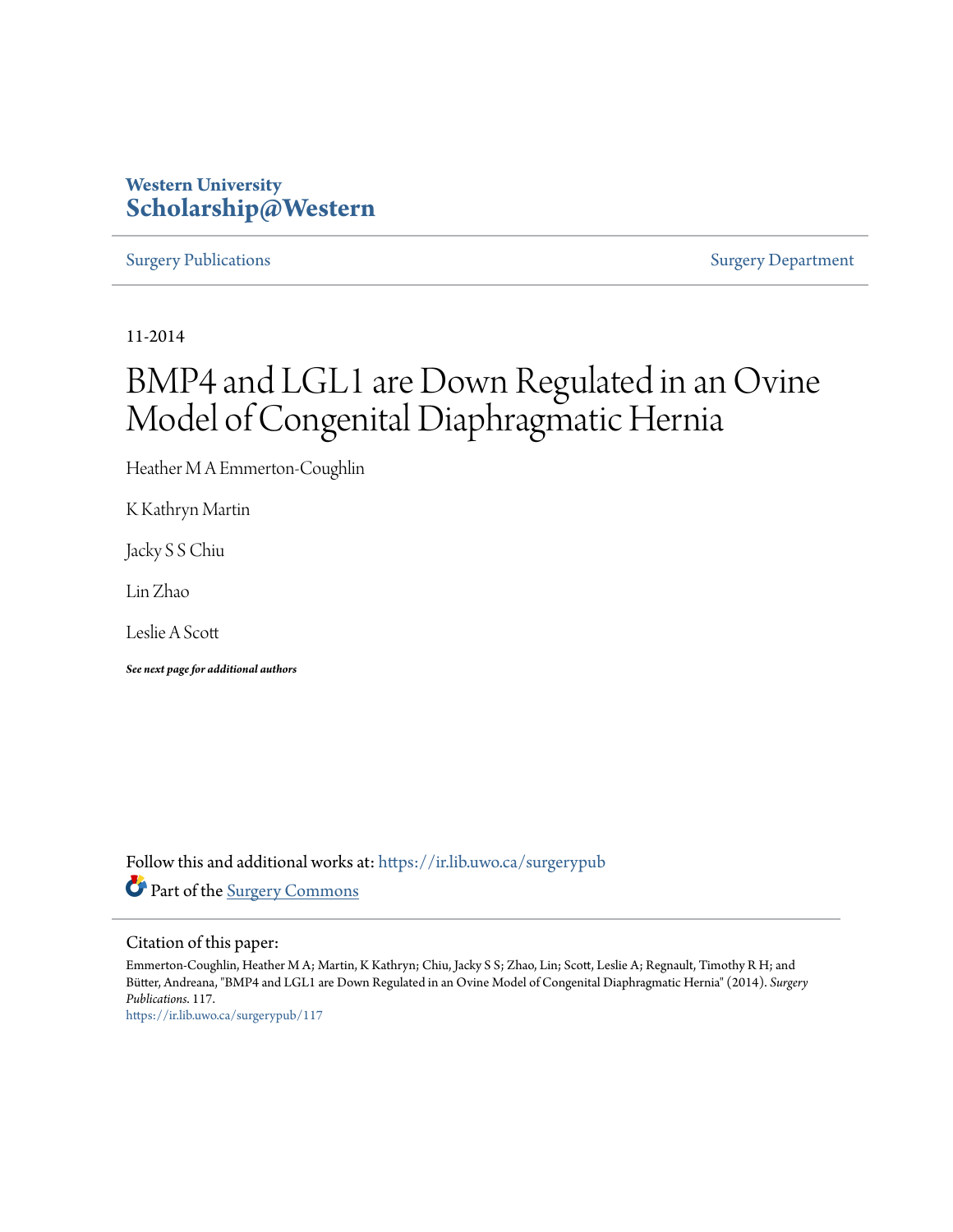#### **Authors**

Heather M A Emmerton-Coughlin, K Kathryn Martin, Jacky S S Chiu, Lin Zhao, Leslie A Scott, Timothy R H Regnault, and Andreana Bütter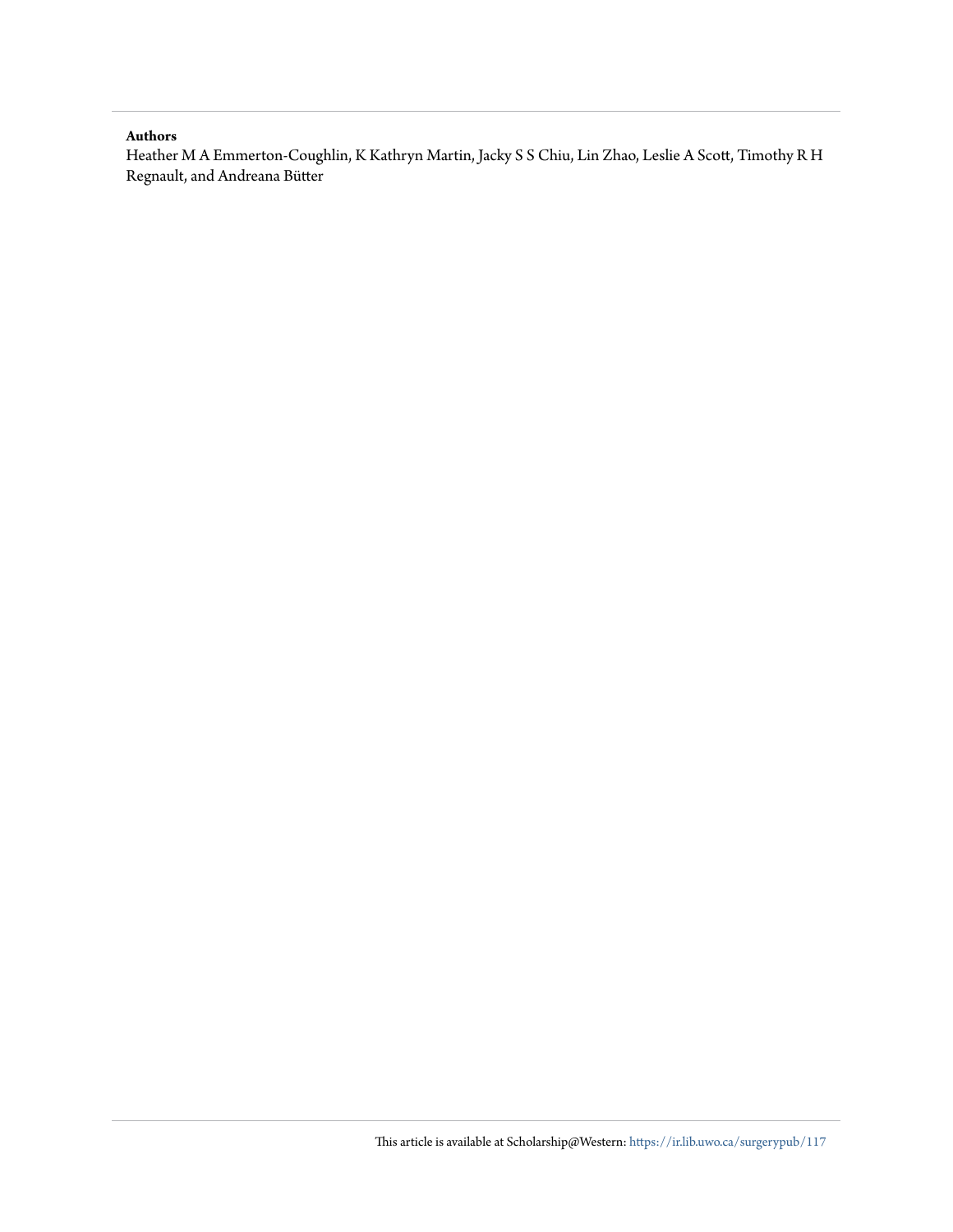

## [BMP4 and LGL1 are down regulated in an ovine model of](http://www.frontiersin.org/Journal/10.3389/fsurg.2014.00044/abstract) [congenital diaphragmatic hernia](http://www.frontiersin.org/Journal/10.3389/fsurg.2014.00044/abstract)

#### **Heather M. A. Emmerton-Coughlin<sup>1</sup> , K. Kathryn Martin<sup>1</sup> , Jacky S. S. Chiu<sup>2</sup> , Lin Zhao<sup>2</sup> , Leslie A. Scott <sup>3</sup> , [Timothy R. H. Regnault](http://www.frontiersin.org/people/u/192875) 2,4,5 and [Andreana Bütter](http://www.frontiersin.org/people/u/143997) 3,5\***

<sup>1</sup> Division of General Surgery, London Health Sciences Centre, The University of Western Ontario, London, ON, Canada

<sup>2</sup> Department of Obstetrics and Gynaecology, London Health Sciences Centre, The University of Western Ontario, London, ON, Canada

<sup>3</sup> Division of Pediatric Surgery, Children's Hospital, The University of Western Ontario, London, ON, Canada

<sup>4</sup> Children's Health Research Institute, The University of Western Ontario, London, ON, Canada

<sup>5</sup> Lawson Health Research Institute, The University of Western Ontario, London, ON, Canada

#### **Edited by:**

Priscilla Pui Lam Chiu, The Hospital for Sick Children, Canada

#### **Reviewed by:**

Richard Keijzer, University of Manitoba, Canada Wei Cheng, Monash University, Australia

#### **\*Correspondence:**

Andreana Bütter, Division of Pediatric Surgery, Children's Hospital, 800 Commissioners Road East, Room B1-188, London, ON N6A 4G5, Canada e-mail: [andreana.butter@lhsc.on.ca](mailto:andreana.butter@lhsc.on.ca)

**Background/Purpose:** The molecular pathophysiology of lung hypoplasia in congenital diaphragmatic hernia (CDH) remains poorly understood. The Wnt signaling pathway and downstream targets, such as bone morphogenetic proteins (BMP) 4 and other factors such as late gestation lung protein 1 (LGL1), are essential to normal lung development. Nitrofen-induced hypoplastic CDH rodent lungs demonstrate down regulation of the Wnt pathway including BMP4 and reduced LGL1 expression. The aim of the current study was to examine the molecular pathophysiology associated with a surgically induced CDH in an ovine model.

**Methods:** Left thoracotomy was performed at 80 days in 14 fetal sheep; CDH was created in seven experimental animals. Lungs were harvested at  $136$  days (term  $= 145$  days). Lung weight (LW) and mean terminal bronchiole density (MTBD) were measured to determine the degree of pulmonary hypoplasia. Quantitative real time PCR was undertaken to analyze Wnt2, Wnt7b, BMP4, and LGL1 mRNA expression.

**Results:** Total LW was decreased while MTBD was increased in the CDH group ( $p < 0.05$ ), confirming pulmonary hypoplasia. BMP4 and LGL1 mRNA was significantly reduced in CDH lungs ( $p < 0.05$ ). Wnt2 mRNA was decreased, although not significantly ( $p < 0.06$ ).

**Conclusion:** For the first time, down regulation of BMP4 and LGL1 are reported in an ovine CDH model. In contrast to other animal models, these changes are persistent to near term. These findings suggest that mechanical compression from herniated viscera may play a more important role in causing pulmonary hypoplasia in CDH, rather than a primary defect in lung organogenesis.

**Keywords: congenital diaphragmatic hernia, pulmonary hypoplasia, sheep,Wnt, BMP4, LGL1**

#### **INTRODUCTION**

Congenital diaphragmatic hernia (CDH) is a common congenital defect that occurs with a frequency of 1 in 2000 to 1 in 4000 live births [\(1\)](#page-5-0). Despite prenatal diagnosis, advanced neonatal resuscitation, and intensive care, the mortality rate from CDH remains >20% due to severe pulmonary hypoplasia, pulmonary hypertension, and respiratory failure [\(2\)](#page-5-1). The pathophysiology of CDH associated pulmonary hypoplasia remains poorly understood. Some authors postulate that the mechanical effect of the abdominal organs in the thoracic cavity may not fully account for the pulmonary hypoplasia found in CDH [\(3\)](#page-5-2). In the nitrofen rodent model of CDH, early pulmonary hypoplasia occurs prior to diaphragmatic closure [\(3,](#page-5-2) [4\)](#page-5-3). This hypoplasia is later exacerbated by the herniating abdominal viscera [\(3,](#page-5-2) [4\)](#page-5-3). This dual-hit hypothesis postulates that diaphragmatic closure requires normally developing lungs [\(3\)](#page-5-2). Nitrofen's teratogenic effects on developing lungs as well as other organ systems further complicate this CDH model. In contrast to nitrofen, the ovine surgical CDH model is especially useful for molecular studies because it isolates the mechanical effect of CDH on lung development without affecting other organs. The fundamental pathogenesis of CDH in humans, whether due to failure of diaphragmatic closure disrupting lung development or due to a primary defect in lung organogenesis, remains unclear.

The Wnt signaling pathway plays a critical role in lung development. Numerous components within this pathway control cellular proliferation, differentiation, and lineage specification, as well as branching morphogenesis [\(5\)](#page-5-4). Based on differences in the signal transduction pathway, Wnts can be categorized into two groups: canonical and non-canonical. Specifically, canonical Wnts, such as Wnt 2, modulate lung development early in organogenesis, while non-canonical Wnts, such as Wnt5a, regulate mid to late pulmonary development [\(5,](#page-5-4) [6\)](#page-5-5). The persistent activation of the canonical Wnt pathway facilitates the development of alveolar epithelium in early embryonic lung endoderm, while it inhibits development of bronchiolar type epithelium [\(7\)](#page-5-6). Embryos lacking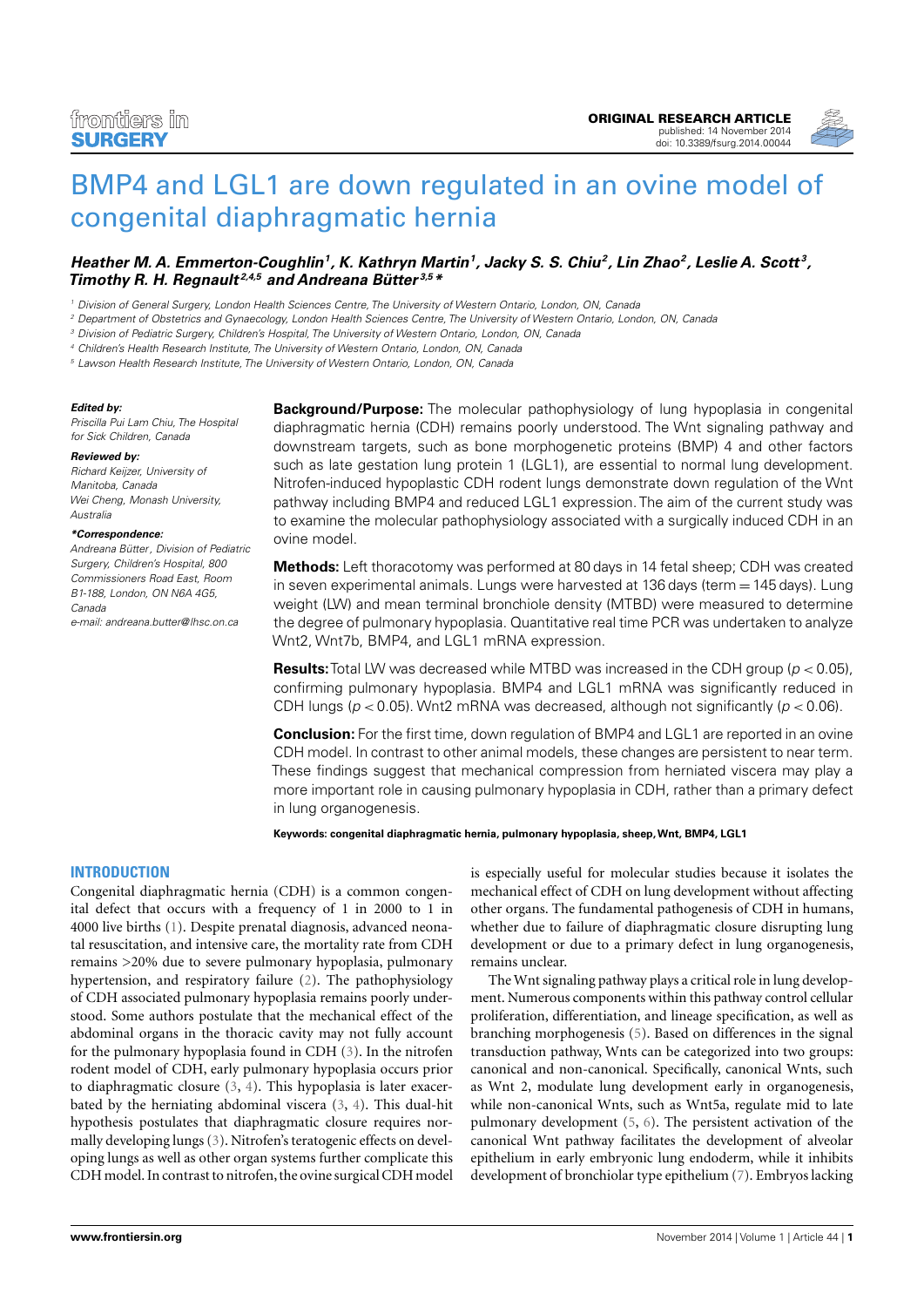Wnt2/2b experience complete agenesis of the lungs, while other foregut endoderm-derived organs are preserved [\(8\)](#page-5-7). Inactivation of Wnt7b, a modulator of lung epithelial–mesenchymal interactions, causes decreased airway branching, pulmonary hypoplasia, and decreased lung smooth muscle [\(9,](#page-5-8) [10\)](#page-5-9). Wnt7b null mutant mice die of respiratory failure at birth [\(9\)](#page-5-8). In addition to the non-canonical Wnts, critical growth factors such as bone morphogenetic proteins (BMPs) have also been shown to contribute to lung organogenesis and development. BMP4, in particular, is a downstream target of the Wnt pathway and regulates proximaldistal patterning in addition to playing a role in modulating the lungs' surfactant gene expression properties [\(11,](#page-5-10) [12\)](#page-5-11). In the later stages of lung development, late gestation lung protein 1 (LGL1) plays a crucial role, orchestrating the regulation of alveolarization. It is a glycoprotein found in lung mesenchyme and has been shown to facilitate alveolarization and branching morphogenesis in fetal rat lung [\(13](#page-5-12)[–15\)](#page-6-0). LGL1 appears to be up regulated after reversal of pulmonary hypoplasia with tracheal occlusion in rats [\(16\)](#page-6-1), highlighting deficiencies in LGL1 may impact normal alveologenesis.

Given the importance of the Wnt signaling pathway and its downstream targets, such as BMP4 and others factors such as LGL1, in lung development in the nitrofen CDH rat model, we sought to investigate if these molecular markers of lung growth were also down regulated in an ovine CDH model.

#### **MATERIALS AND METHODS**

#### **ANIMAL MODEL**

Ethics approval for all animal experiments was obtained from Western University Animal User Subcommittee. Twelve time dated pregnant ewes were obtained and fasted 24 h prior to surgery. A left sided CDH was surgically created in seven fetal lambs at 80 days gestation as previously described [\(17\)](#page-6-2). A sham left thoracotomy was performed in seven control lambs. Warmed normal saline along with Penicillin 1,000,000 IU was infused into the amniotic cavity prior to uterine closure. Each ewe received Trivetrim 1 ml/15 kg IM daily for the first three postoperative days.

At 129 days gestation, ewes received 250 mg medroxyprogesterone IM to prevent preterm labor [\(18\)](#page-6-3). At 135 days gestation, all ewes received 0.5 mg/kg betamethasone IM since the fetuses were delivered prematurely [\(19\)](#page-6-4). At 136 days gestation (term = 145 days), the fetuses were delivered by cesarean section after induction of general anesthesia of the ewe. Both the fetus and ewe were euthanized with an overdose of IV thiopental. A midline sternotomy exposed the fetuses' thoracic contents. The presence, size, and position of the diaphragmatic hernia were recorded along with the type and amount of viscera herniating through the defect. The trachea was dissected and the heart and lungs removed en bloc. Total LW, followed by right and left LW, were measured after cutting the right and6 left main bronchi. Total, right, and left LW/body weight (LW/BW) were calculated.

Two of our five CDH sheep had premature closure of their diaphragmatic defect and were therefore excluded from analysis. Despite a standardized surgical protocol [\(20\)](#page-6-5), these two sheep did not have any herniated viscera into their chest at delivery. Despite bringing two stomachs into the chest, early *in utero* reduction must have occurred, enabling the diaphragmatic defect to close.

#### **TISSUE PROCESSING AND ANALYSIS**

Samples of the left lung were excised and rinsed in sterile PBS, frozen in liquid nitrogen, and stored at −80°C until RNA isolation. Additional pieces of the left and right lung were sectioned into 3–5 mm sections and were fixed in 4% paraformaldehyde and embedded in paraffin and stored at −20°C. Paraffin embedded samples were later sectioned (3–5 mm) and mean terminal bronchiole density (MTBD) for each lung was determined as previously described [\(21\)](#page-6-6).

Total cellular RNA was isolated from the control and CDH left lung using TRIZOL reagent (Life Technologies, Railey, UK) according to the product protocol. RNA concentration was determined by standard spectrophotometric techniques and the RNA integrity was assessed by visual inspection of ethidium bromidestained denaturing agarose gels. First-strand cDNA synthesis was carried out using SuperScript II Reverse Transcriptase System (Life Technologies, Inc., Carlsbad, CA, USA), as previously described [\(22\)](#page-6-7). qRT-PCR was performed in triplicate on a BioRad CFX384 (BioRad, CA, USA), in mixtures of 12.5µL Quanti Tect SYBR green (Qiagen, UK), 300 nM (each) primer, and  $5 \mu L$  of diluted template DNA in a total volume of  $25 \mu L$ . Primer sequences for Wnt2, Wnt7b, BMP4, and LGL1 are detailed in **[Table 1](#page-3-0)**. Signal detection and analysis of results were performed with BioRad CFX384 sequence detection software (BioRad). Fold differences, normalized with 18s ribosomal RNA, were determined using the comparative ∆∆ CT method.

We chose the following specific molecular markers in the Wnt pathway, Wnt2, Wnt7b, and BMP4, due to recent studies in the nitrofen-induced CDH rat model showing downregulation of these specific factors [\(23,](#page-6-8) [24\)](#page-6-9). Similarly, LGL1, a marker of late lung development, was also shown to be downregulated in CDH rats but upregulated after tracheal occlusion [\(16\)](#page-6-1).

#### **STATISTICAL ANALYSIS**

All data were reported as mean  $\pm$  SD and were analyzed using Mann–Whitney *U* test, with statistical significance considered to be *p* < 0.05.

#### **RESULTS**

Of the 12 ewes, 2 were carrying twin gestations, which resulted in a total of 14 fetal lambs. CDH was created in seven fetuses (including the first in each twin gestation). Five singleton control fetuses

#### <span id="page-3-0"></span>**Table 1 | Primer sequences used for real time PCR**.

| Gene             |                    | Sequence (5'-3')                             |
|------------------|--------------------|----------------------------------------------|
| Wnt <sub>2</sub> | Forward<br>Reverse | GAGGAAGTACAACGGGGCCA<br>TGTCCATGCCTCGGGAAGTC |
| Wnt7h            | Forward<br>Reverse | AGGCGCCTCATGAACCTTCA<br>CTTGATGCGCAGGAAGGTGG |
| RMP4             | Forward<br>Reverse | AGAGCCATGAGCTCCTTCGG<br>TCGTGGTGGAAGCTCCTCAC |
| Lg <sub>1</sub>  | Forward<br>Reverse | ATGCTTCACAACAAGCTGC<br>GCTGGATGGACACTCAGAGC  |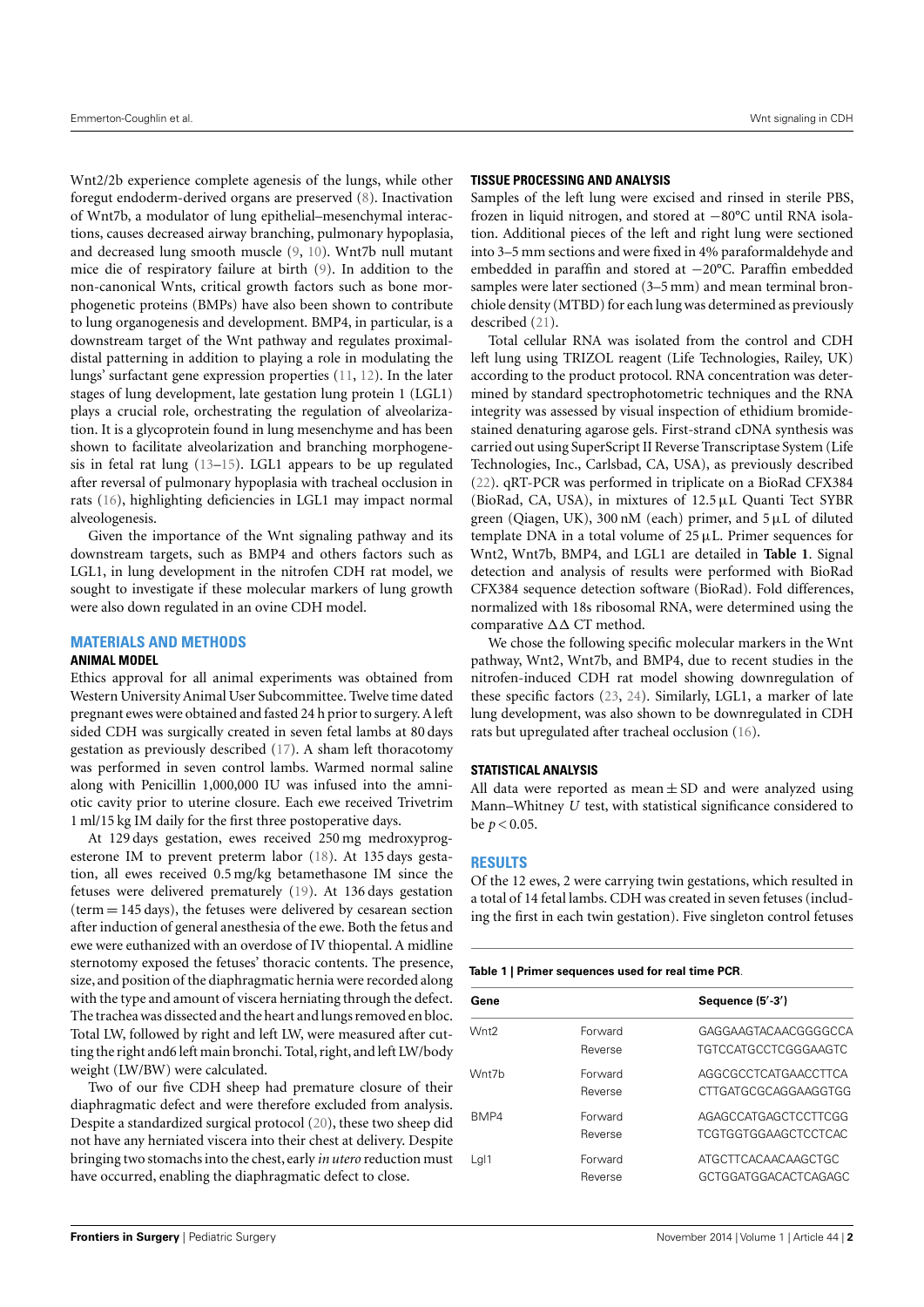

<span id="page-4-0"></span>and two control twins underwent sham thoracotomy. Two CDH fetuses and one singleton control aborted. Of the remaining five CDH lambs, two CDHs closed with no persistent diaphragmatic defect at delivery, leaving three CDH lambs. One singleton control delivered prematurely spontaneously and was excluded from analysis, leaving five control lambs (two control twins and three singletons).

Total LW (**[Figure 1A](#page-4-0)**) and LW/BW ratio (**[Figure 1B](#page-4-0)**) were found to be significantly decreased in the CDH lungs ( $p < 0.05$ ,  $p < 0.01$ ). MTBD was higher in CDH lungs (**[Figure 2](#page-4-1)**, *p* < 0.05). Wnt2 was reduced in CDH lungs, albeit not significantly (**[Figure 3A](#page-5-13)**, *p* < 0.06) and Wnt7b unchanged (data not shown). A downstream target of the Wnt signaling pathway, BMP4, was significantly decreased (**[Figure 3B](#page-5-13)**,  $p < 0.05$ ). In addition, a key regulator of late lung development, LGL1, was also significantly reduced in the lungs of CDH lambs (**[Figure 3C](#page-5-13)**, *p* < 0.05).

#### **DISCUSSION**

Using an ovine CDH model, in conjunction with pulmonary hypoplasia, we report a reduced expression of Wnt2, BMP4, and LGL1, key players in promoting proximal-distal patterning, branching morphogenesis, and regulating alveolization [\(24](#page-6-9)[–26\)](#page-6-10). The confirmation of a reduced LW/BW ratios as well as increased MTBD highlighted pulmonary hypoplasia in our model. These term findings interestingly, correspond with the nitrofen-induced CDH rodent model induced changes observed between mid gestation and term [\(6,](#page-5-5) [22–](#page-6-7)[26\)](#page-6-10). Wnt2 is expressed at high levels in fetal rat lung mesenchyme [\(22\)](#page-6-7), and in Wnt2 deficient mice, 50% die shortly after birth, presumably due to respiratory failure [\(23\)](#page-6-8). In nitrofen treated animals to induce CDH, Takayasu et al. reported that Wnt2 and BMP4 were all significantly decreased in nitrofen treated animals compared with controls at E15, though Wnt2 and Wnt7b were not different from control near term at E21. They suggested that nitrofen causes down regulation of the Wnt signaling pathway, disrupting early lung development, and leading to pulmonary hypoplasia [\(24\)](#page-6-9). They proposed a hierarchical model in which down regulation of Wnt genes causes decreased BMP4, resulting in diminished branching morphogenesis and pulmonary hypoplasia [\(24\)](#page-6-9). Our study was not designed to examine the ontological changes in expression of these factors. However, it is interesting to note although Wnt2 was



<span id="page-4-1"></span>reduced in our CDH sheep (albeit not significantly), downstream BMP4, a key regulator of pulmonary development was significantly reduced near term, a similar finding to nitrofen treated animals [\(26\)](#page-6-10).

LGL1, an essential gene in late lung development and alveolarization, and heterozygous LGL1 knockout mice exhibit disordered late lung development with areas of histologically immature lung characterized by thickened interstitial tissue [\(27\)](#page-6-11). LGL1 was significantly decreased in our CDH lambs, a similar finding to the nitrofen treated CDH rats, where LGL1 was also reduced near term (E21) [\(25\)](#page-6-12). Underlying mechanisms for this suppression remains unknown. Studies highlight that retinoic acid plays a critical role in modulating LGL1 during alveologenesis [\(25\)](#page-6-12). Retinoic acid treatment in nitrofen-treated CDH rats results in up regulation of LGL1 [\(25\)](#page-6-12). Similarly, tracheal occlusion also results in increased LGL1 in CDH rats [\(1,](#page-5-0) [16\)](#page-6-1). Tracheal occlusion remains a controversial but potentially life-saving prenatal intervention in select CDH babies as it can reverse their pulmonary hypoplasia [\(1,](#page-5-0) [28\)](#page-6-13). Therefore, LGL1 may provide a molecular basis to support the role of tracheal occlusion in mitigating the pathophysiologic effects of CDH.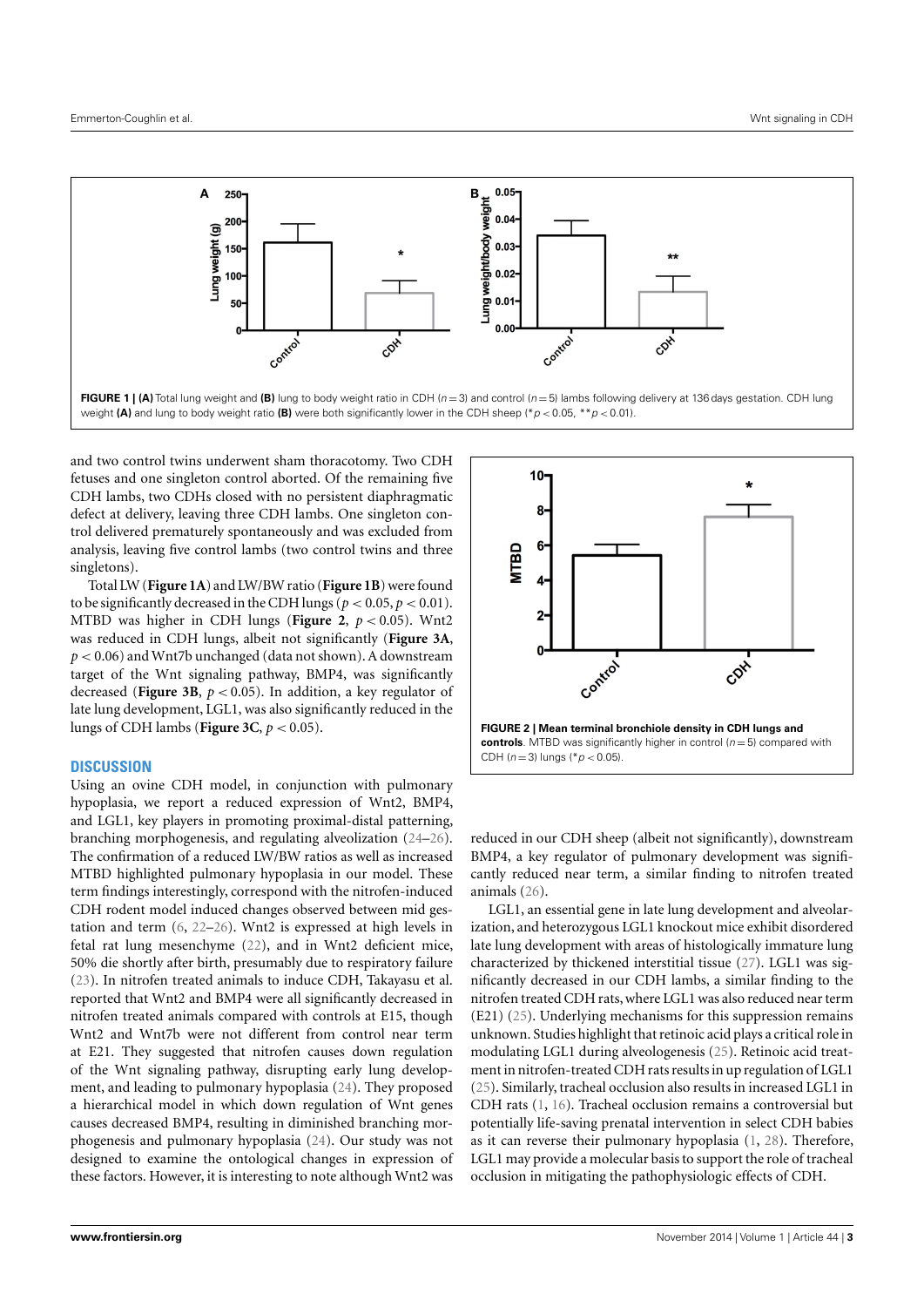

<span id="page-5-13"></span> $(n = 5, p < 0.06)$ , **(B)** BMP4 mRNA expression normalized to 18S. BMP4 expression was significantly decreased in CDH lungs ( $n = 3$ ) compared with controls ( $n = 5$ ,  $* p < 0.05$ ), **(C)** LGL1 mRNA expression normalized to 18S. LGL1 expression was significantly decreased in CDH lungs ( $n = 3$ ) compared with controls ( $n = 5$ , \* $p < 0.05$ ).

Our study has some limitations. Firstly, given that this was a pilot study, we have small numbers of sheep. Secondly, immunohistochemistry (IHC) was not conducted and this would have strengthened our observations. Irrespective of these limitations, the near term mRNA changes occurring in concert with proven pulmonary hypoplasia (as evidenced by decreased lung wt/body wt and increased MTBD), a hallmark of CDH, make for an important observation and highlight further work should be conducted to fully understand the relationship between mRNA, protein, and the final phenotype in this surgical CDH model.

In conclusion, our findings provide a glimpse into the molecular signature of pulmonary hypoplasia in an ovine CDH model. We have shown that molecular markers of both early (BMP4) and late (LGL1) lung development are down regulated, in association with pulmonary hypoplasia at term. Unlike the nitrofen model of CDH, our ovine model does not involve the use of a potential teratogen on lung development [\(28\)](#page-6-13). Therefore, it appears that the mechanical compression of herniated viscera on the developing lungs results in the persistent down regulation of BMP4 and LGL1, which results in pulmonary hypoplasia. These findings further support the idea that the persistent diaphragmatic defect *in utero* allowing visceral herniation is the issue, rather than a primary lung pathology causing pulmonary hypoplasia [\(3\)](#page-5-2). Further studies into the Wnt pathways of sheep lungs, and eventually human lungs, are required to increase our understanding of the molecular pathophysiology of CDH and help guide future treatment for this condition.

#### **REFERENCES**

- <span id="page-5-0"></span>1. Laberge JM, Flageole H. Fetal tracheal occlusion for the treatment of congenital diaphragmatic hernia. *World J Surg* (2007) **31**:1577–86. doi[:10.1007/s00268-](http://dx.doi.org/10.1007/s00268-007-9074-7) [007-9074-7](http://dx.doi.org/10.1007/s00268-007-9074-7)
- <span id="page-5-1"></span>2. Baird R, Eeson G, Safavi A, Puligandla P, Laberge JM, Skarsgard ED, et al. Institutional practice and outcome variation in the management of congenital diaphragmatic hernia and gastroschisis in Canada: a report from the Canadian Pediatric Surgery Network. *J Pediatr Surg* (2011) **46**:801–7. doi[:10.1016/j.](http://dx.doi.org/10.1016/j.jpedsurg.2011.02.008) [jpedsurg.2011.02.008](http://dx.doi.org/10.1016/j.jpedsurg.2011.02.008)
- <span id="page-5-2"></span>3. Keijzer R, Liu J, Deimling J, Tibboel D, Post M. Dual-hit hypothesis explains pulmonary hypoplasia in the nitrofen model of congenital diaphragmatic hernia. *Am J Pathol* (2000) **156**:1299–306. doi[:10.1016/S0002-9440\(10\)](http://dx.doi.org/10.1016/S0002-9440(10)65000-6) [65000-6](http://dx.doi.org/10.1016/S0002-9440(10)65000-6)
- <span id="page-5-3"></span>4. Guilbert TW, Gebb SA, Shannon JM. Lung hypoplasia in the nitrofen model of congenital diaphragmatic hernia occurs early in development. *Am J Physiol Lung Cell Mol Physiol* (2000) **279**:L1159–71.
- <span id="page-5-4"></span>5. Pongracz JE, Stockley RA. Wnt signaling in lung development and diseases. *Respir Res* (2006) **7**:15. doi[:10.1186/1465-9921-7-15](http://dx.doi.org/10.1186/1465-9921-7-15)
- <span id="page-5-5"></span>6. Doi T, Puri P. Up-regulation of WNT5a gene expression in the nitrofen-induced hypoplastic lung. *J Pediatr Surg* (2009) **44**:2302–6. doi[:10.1016/j.jpedsurg.2009.](http://dx.doi.org/10.1016/j.jpedsurg.2009.07.069) [07.069](http://dx.doi.org/10.1016/j.jpedsurg.2009.07.069)
- <span id="page-5-6"></span>7. Hashimoto S, Chen H, Que J, Brockway BL, Drake JA, Snyder JC, et al. beta-Catenin-SOX2 signaling regulates the fate of developing airway epithelium.*J Cell Sci* (2012) **125**:932–42. doi[:10.1242/jcs.092734](http://dx.doi.org/10.1242/jcs.092734)
- <span id="page-5-7"></span>8. Goss AM, Tian Y, Tsukiyama T, Cohen ED, Zhou D, Lu MM, et al. Wnt2/2h and beta-catenin signaling are necessary and sufficient to specify lung progenitors in the foregut. *Dev Cell* (2009) **17**:290–8. doi[:10.1016/j.devcel.2009.06.005](http://dx.doi.org/10.1016/j.devcel.2009.06.005)
- <span id="page-5-8"></span>9. Levay-Young BK, Navre M. Growth and developmental regulation of wnt-2 (irp) gene in mesenchymal cells of fetal lung. *Am J Physiol* (1992) **262**:L672–83.
- <span id="page-5-9"></span>10. Monkley SJ, Delaney SJ, Pennisi DJ, Christiansen JH, Wainwright BJ. Targeted disruption of the Wnt2 gene results in placentation defects. *Development* (1996) **122**:3343–53.
- <span id="page-5-10"></span>11. Shu W, Guttentag S, Wang Z, Andl T, Ballard P, Lu MM, et al. Wnt/beta-catenin acts upstream of N-myc, BMP4, and FGF signaling to regulate proximal-distal patterning in the lung. *Dev Biol* (2005) **283**:226–39. doi[:10.1016/j.ydbio.2005.](http://dx.doi.org/10.1016/j.ydbio.2005.04.014) [04.014](http://dx.doi.org/10.1016/j.ydbio.2005.04.014)
- <span id="page-5-11"></span>12. Geng Y, Dong Y, Yu M, Zhang L, Yan X, Sun J, et al. Follistatin-like 1 (Fst1) is a bone morphogenetic protein (BMP) 4 signaling antagonist in controlling mouse lung development. *Proc Natl Acad Sci U S A* (2011) **108**:7058–63. doi[:10.1073/pnas.1007293108](http://dx.doi.org/10.1073/pnas.1007293108)
- <span id="page-5-12"></span>13. Kaplan F, Ledoux P, Kassamali FQ, Gagnon S, Post M, Koehler D, et al. A novel developmentally regulated gene in lung mesenchyme: homology to a